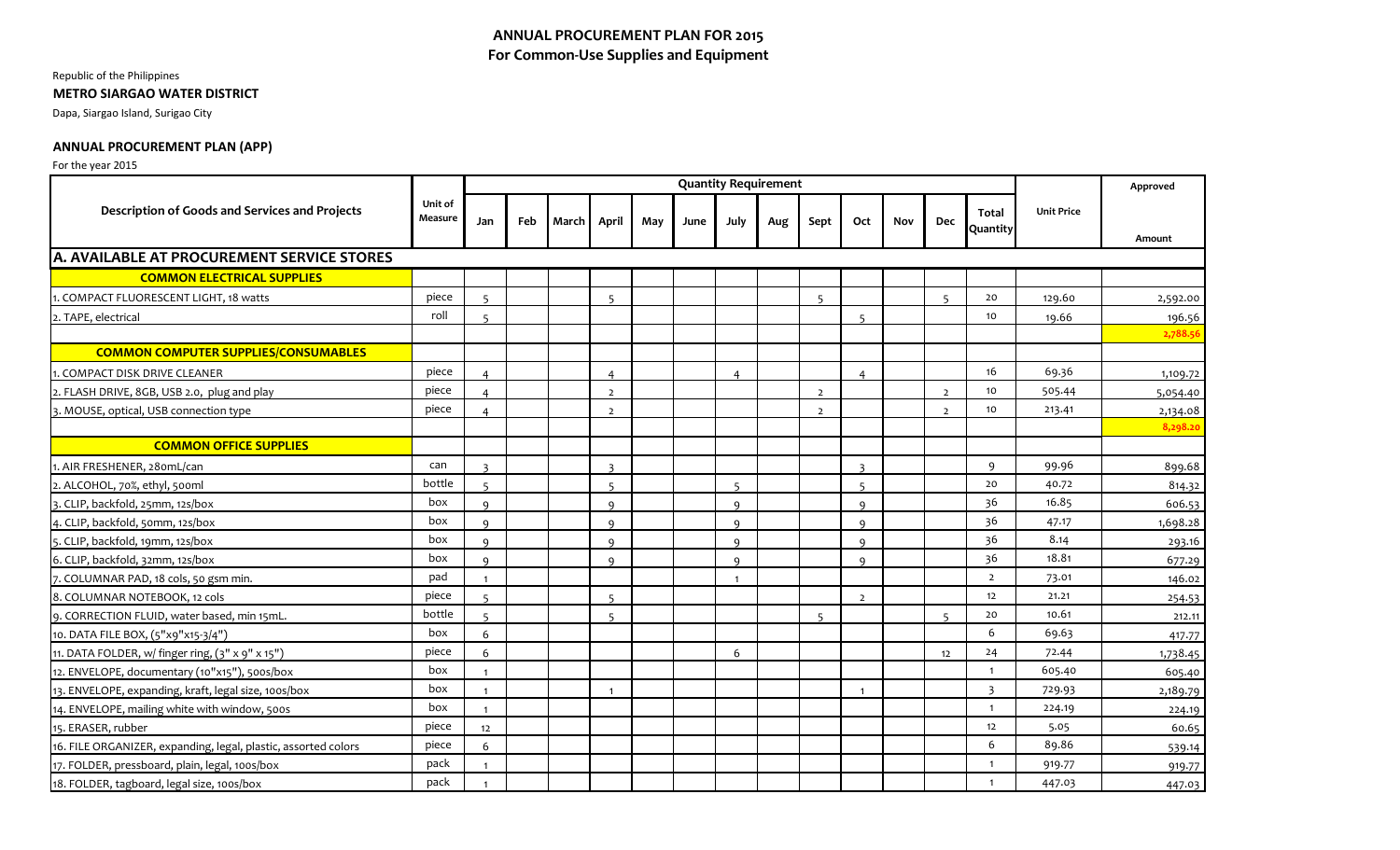| 19. FOLDER, clear plastic, L-type, A4 size, 50s/pack        | pack   | $\overline{2}$  |  |    |    | $\overline{2}$          |    |    |    | 4              | 267.32 | 1,069.29  |
|-------------------------------------------------------------|--------|-----------------|--|----|----|-------------------------|----|----|----|----------------|--------|-----------|
| 20. FOLDER, clear plastic, L-type, legal size, 50s/pack     | pack   | $\overline{2}$  |  |    |    | $\overline{2}$          |    |    |    | 4              | 247.10 | 988.42    |
| 21. GLUE, all purpose, 300 grams min.                       | jar    | 6               |  |    |    |                         | 6  |    |    | 12             | 40.42  | 485.09    |
| 23. MARKING PEN, whiteboard, black                          | piece  | $\overline{5}$  |  |    |    |                         |    |    |    | 5              | 16.29  | 81.43     |
| 24. MARKING PEN, whiteboard, blue                           | piece  | $\overline{5}$  |  |    |    |                         |    |    |    | 5              | 16.29  | 81.43     |
| 25. OIL, for general purpose, 120 mL                        | bottle | $\overline{1}$  |  |    |    |                         |    |    |    | $\mathbf{1}$   | 33.47  | 33.47     |
| 26. PAPER, bond, Premium Grade, 210mm x 297mm (A4), 70 gsm  | ream   | 20              |  |    |    |                         |    |    |    | 20             | 113.18 | 2,263.68  |
| 27. PAPER, mimeo, Groundwood, 210mm x 297mm (A4), 60gsm     | ream   | 20              |  |    |    |                         |    |    |    | 20             | 60.54  | 1,210.90  |
| 28. PAPER, mimeo, White Wove, 210mm x 297mm (A4)            | ream   | 20              |  |    |    |                         |    |    |    | 20             | 157.25 | 3,144.96  |
| 29. PAPER, for Plain Paper Copier, 210mm x 297mm (A4) 70gsm | ream   | 20              |  |    |    |                         |    |    |    | 20             | 155.90 | 3,117.96  |
| 30. PAPER, for Plain Paper Copier, 254mm 356mm(B4), 70gsm   | ream   | 20              |  |    |    |                         |    |    |    | 20             | 210.23 | 4,204.66  |
| 31. PAPER, ruled pad, 216mmx330mm, 90 sheets/pad            | pad    | 20              |  |    |    |                         |    |    |    | 20             | 22.22  | 444.31    |
| 32. PAPER, thermal, 210mmx30M, 1/2" core                    | roll   | $\overline{1}$  |  |    |    |                         |    |    |    | $\overline{1}$ | 39.31  | 39.31     |
| 33. PAPER, thermal, 216mmx30M, 1/2" core                    | roll   | $\mathbf{1}$    |  |    |    |                         |    |    |    | $\mathbf{1}$   | 40.44  | 40.44     |
| 34. Bondpaper long, ordinary                                | ream   | 15              |  | 10 |    | 15                      |    | 10 |    | 50             | 207.90 | 10,395.00 |
| 35. Bondpaper short, ordinary                               | ream   | 20              |  |    |    | 20                      |    |    |    | 40             | 201.96 | 8,078.40  |
| 36. Bondpaper long, US                                      | ream   | 15              |  |    |    | 10                      |    |    |    | 25             | 226.80 | 5,670.00  |
| 37. Bondpaper short, US                                     | ream   | 15              |  |    |    | 10                      |    |    |    | 25             | 199.80 | 4,995.00  |
| 38. Bondpaper A4 size                                       | ream   | 10              |  |    |    | $\overline{5}$          |    |    |    | 15             | 232.20 | 3,483.00  |
| 39. PAPER FASTENER, for paper, metal, 50 sets/box           | box    | $\overline{3}$  |  |    |    | $\overline{\mathbf{z}}$ |    |    | 6  | 12             | 88.60  | 1,063.24  |
| 40. PAPER CLIP, gem type,jumbo, 48mm, 100s/box              | box    | $\overline{3}$  |  |    |    | $\overline{\mathbf{3}}$ |    |    | 6  | 12             | 16.85  | 202.18    |
| 41. PAPER CLIP, gem type, 32mm, 100s/box                    | box    | $\overline{3}$  |  |    |    | $\overline{\mathbf{3}}$ |    |    | 6  | 12             | 9.55   | 114.57    |
| 42. PENCIL, lead, w/eraser, one(1) dozen per box            | box    | $\overline{2}$  |  |    |    |                         |    |    |    | $\overline{2}$ | 26.88  | 53.76     |
| 43. PENCIL, mechanical, for 0.5mm lead                      | piece  | $\overline{2}$  |  |    |    |                         |    |    |    | $\overline{2}$ | 19.66  | 39.31     |
| 44. RECORD BOOK, 300 pages, smyth sewn                      | book   | 6               |  |    |    |                         |    |    |    | 6              | 54.48  | 326.85    |
| 45. RECORD BOOK, 500 pages, smyth sewn                      | book   | 6               |  |    |    |                         |    |    |    | 6              | 95.47  | 572.83    |
| 46. RIBBON, nylon, manual typewriter                        | spool  | 6               |  |    |    |                         |    |    |    | 6              | 17.07  | 102.45    |
| 47. RUBBER BAND, 1.0mm min. thickness                       | box    | $\overline{1}$  |  |    |    |                         |    |    |    | $\mathbf{1}$   | 143.29 | 143.29    |
| 48. RULER, plastic, 300mm                                   | piece  | $\overline{2}$  |  |    |    |                         |    |    |    | $\overline{2}$ | 3.93   | 7.86      |
| 49. RULER, plastic, 450mm                                   | piece  | $\overline{2}$  |  |    |    |                         |    |    |    | $\overline{2}$ | 39.31  | 78.62     |
| 50. SIGN PEN, black                                         | box    | $\mathbf{1}$    |  |    |    |                         |    |    |    | $\mathbf{1}$   | 324.00 | 324.00    |
| 51. SIGN PEN, blue                                          | box    | $\overline{1}$  |  |    |    |                         |    |    |    | -1             | 324.00 | 324.00    |
| 52. SIGN PEN, red                                           | box    | $\overline{1}$  |  |    |    |                         |    |    |    | $\overline{1}$ | 324.00 | 324.00    |
| 53. STAMP PAD INK, violet, 50mL                             | bottle | $\mathbf{1}$    |  |    |    |                         |    |    |    | $\overline{1}$ | 29.20  | 29.20     |
| 54. STAPLE WIRE, standard, #35                              | box    | $6\phantom{.}6$ |  |    |    |                         |    |    |    | 6              | 28.06  | 168.35    |
| 55. TAPE, masking, 24mm, 50 meters length                   | roll   | $\overline{2}$  |  |    |    |                         |    |    |    | $\overline{2}$ | 44.93  | 89.86     |
| 56. TAPE, transparent, 24mm, 50 meters                      | roll   | $\overline{2}$  |  |    |    |                         |    |    |    | $\overline{2}$ | 11.74  | 23.48     |
| 57. TAPE, packaging, 48mm, 50 meters length                 | roll   | $\overline{2}$  |  |    |    |                         |    |    |    | $\overline{2}$ | 20.78  | 41.56     |
| 58. TOILET TISSUE, 12 rolls/pack                            | pack   | 12              |  |    | 12 |                         | 12 |    | 12 | 48             | 66.04  | 3,170.02  |
| 59. Ball pen, black                                         | box    | $\overline{1}$  |  |    |    |                         |    |    |    | $\overline{1}$ | 486.00 | 486.00    |
| 60.Ball pen, blue                                           | box    | $\mathbf{1}$    |  |    |    |                         |    |    |    | $\mathbf{1}$   | 486.00 | 486.00    |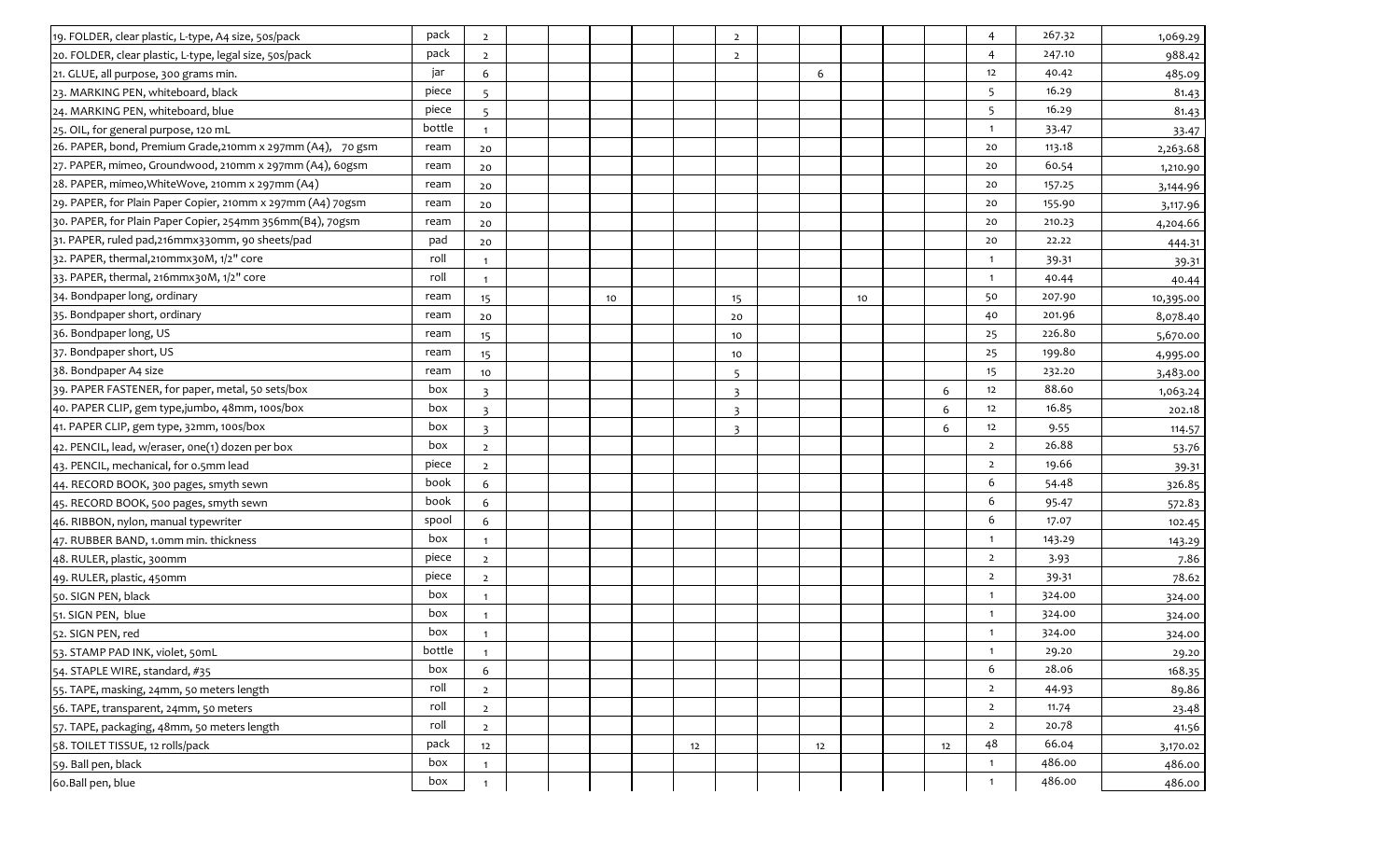| 61. Ball pen, red                                                                                                    | box      | $\mathbf{1}$            |  |                |  |                         |  |                |  | $\overline{\mathbf{1}}$ | 486.00   | 486.00    |
|----------------------------------------------------------------------------------------------------------------------|----------|-------------------------|--|----------------|--|-------------------------|--|----------------|--|-------------------------|----------|-----------|
|                                                                                                                      |          |                         |  |                |  |                         |  |                |  |                         |          | 71,228.28 |
| <b>COMMON OFFICE DEVICES</b>                                                                                         |          |                         |  |                |  |                         |  |                |  |                         |          |           |
| 3. PUNCHER, heavy duty                                                                                               | piece    | 6                       |  |                |  |                         |  |                |  | 6                       | 123.55   | 741.30    |
| 4. SCISSORS, (6")                                                                                                    | pair     | $\overline{2}$          |  |                |  |                         |  |                |  | $\overline{2}$          | 20.22    | 40.44     |
| 6. STAMPING DATER, self-inking stamp                                                                                 | piece    | $\overline{2}$          |  |                |  |                         |  |                |  | $\overline{2}$          | 471.74   | 943.49    |
| 7. STAPLER, heavy duty, standard                                                                                     | piece    | $\mathbf{1}$            |  |                |  |                         |  |                |  |                         | 175.87   | 175.87    |
| 8. STAPLE REMOVER, twin jaws                                                                                         | piece    | $\mathbf{1}$            |  |                |  |                         |  |                |  | $\overline{1}$          | 21.21    | 21.21     |
|                                                                                                                      |          |                         |  |                |  |                         |  |                |  |                         |          | 1,922.31  |
| <b>COMMON JANITORIAL SUPPLIES</b>                                                                                    |          |                         |  |                |  |                         |  |                |  |                         |          |           |
| 1. BATHROOM SOAP, 70gms.                                                                                             | piece    | $\mathbf{R}$            |  |                |  | $\overline{\mathbf{3}}$ |  |                |  | 6                       | 15.72    | 94.35     |
| 2. BROOM, soft (tambo)                                                                                               | piece    | $\mathbf{1}$            |  |                |  |                         |  |                |  | $\overline{1}$          | 129.17   | 129.17    |
| 3. BROOM, STICK (tingting)                                                                                           | piece    | $\mathbf{1}$            |  |                |  |                         |  |                |  |                         | 21.34    | 21.34     |
| 4. CLEANSER, powder, 350gms.                                                                                         | canister | $\overline{3}$          |  |                |  | 3                       |  |                |  | 6                       | 18.71    | 112.23    |
| 5. DETERGENT POWDER, all purpose, 500gms.                                                                            | pouch    | $\mathbf{1}$            |  |                |  |                         |  |                |  | - 1                     | 18.53    | 18.53     |
| 6. DETERGENT BAR, min 392 grams net mass, four(4) pcs per bar                                                        | bar      | $\mathbf{1}$            |  |                |  |                         |  |                |  | $\overline{1}$          | 25.83    | 25.83     |
| 8. DUST PAN, non-rigid plastic, with detachable handle                                                               | piece    | $\mathbf{1}$            |  |                |  |                         |  |                |  | - 1                     | 28.08    | 28.08     |
| 9. FLOOR WAX, paste, natural, 2kgs.                                                                                  | can      | $\mathbf{1}$            |  |                |  |                         |  |                |  |                         | 331.34   | 331.34    |
| 11. FLOOR WAX, liquid type, 3.75L                                                                                    | can      | $\mathbf{1}$            |  |                |  |                         |  |                |  | -1                      | 358.02   | 358.02    |
| 13. INSECTICIDE, 600mL (420g) /can                                                                                   | can      | $\mathbf{1}$            |  |                |  |                         |  |                |  | $\overline{1}$          | 125.80   | 125.80    |
| 18. TOILET BOWL & URINAL CLEANER, 900ml                                                                              | bottle   | $\overline{\mathbf{3}}$ |  |                |  | $\overline{3}$          |  |                |  | 6                       | 67.39    | 404.35    |
| 20. TRASHBAG, plastic, black, (XL)                                                                                   | roll     | $\overline{3}$          |  |                |  | $\overline{3}$          |  |                |  | 6                       | 112.09   | 672.56    |
|                                                                                                                      |          |                         |  |                |  |                         |  |                |  |                         |          | 2,321.61  |
| <b>COMMON OFFICE EQUIPMENT</b>                                                                                       |          |                         |  |                |  |                         |  |                |  |                         |          |           |
| 20. PAPER TRIMMER/CUTTING MACHINE,                                                                                   | unit     | $\mathbf{1}$            |  |                |  |                         |  |                |  | $\overline{1}$          | 9,546.08 | 9,546.08  |
| 350MM cutting size, 30 sheets cutting cap.                                                                           |          |                         |  |                |  |                         |  |                |  |                         |          |           |
| automatic clamping, stationery blade guard,                                                                          |          |                         |  |                |  |                         |  |                |  |                         |          |           |
| A4-A6 format indications                                                                                             |          |                         |  |                |  |                         |  |                |  |                         |          |           |
|                                                                                                                      |          |                         |  |                |  |                         |  |                |  |                         |          | 9,546.08  |
| B. OTHER ITEMS NOT AVAILABLE AT PS BUT REGULARLY PURCHASED FROM OTHER SOURCES (Note: Please indicate price of items) |          |                         |  |                |  |                         |  |                |  |                         |          |           |
| <b>COMMON ELECTRICAL SUPPLIES</b>                                                                                    |          |                         |  |                |  |                         |  |                |  |                         |          |           |
| 1. COMPACT FLUORESCENT LIGHT, 23 watts                                                                               | piece    | $\overline{2}$          |  | $\overline{2}$ |  |                         |  | $\overline{2}$ |  | 6                       | 129.60   | 777.60    |
| 2. Circuit Breaker, 40 amperes                                                                                       | piece    | $\mathbf{1}$            |  |                |  |                         |  |                |  |                         | 648.00   | 648.00    |
| 3. Circuit Breaker, 20 amperes                                                                                       | piece    | $\mathbf{1}$            |  |                |  |                         |  |                |  |                         | 540.00   | 540.00    |
| 4. Circuit Breaker, 15 amperes                                                                                       | piece    | $\mathbf{1}$            |  |                |  |                         |  |                |  |                         | 432.00   | 432.00    |
|                                                                                                                      |          |                         |  |                |  |                         |  |                |  |                         |          | 2,397.60  |
|                                                                                                                      |          |                         |  |                |  |                         |  |                |  |                         |          |           |
|                                                                                                                      |          |                         |  |                |  |                         |  |                |  |                         |          |           |
| <b>COMMON COMPUTER SUPPLIES/CONSUMABLES</b>                                                                          |          |                         |  |                |  |                         |  |                |  |                         |          |           |
| 1. INK CARTRIDGE, CANON MP 287, Black                                                                                | cart     | $\overline{3}$          |  |                |  |                         |  |                |  | $\overline{\mathbf{3}}$ | 918.00   | 2,754.00  |
| 2. INK CARTRIDGE, CANON MP 287, Colored                                                                              | cart     | $\overline{3}$          |  |                |  |                         |  |                |  | $\overline{\mathbf{3}}$ | 1,144.80 | 3,434.40  |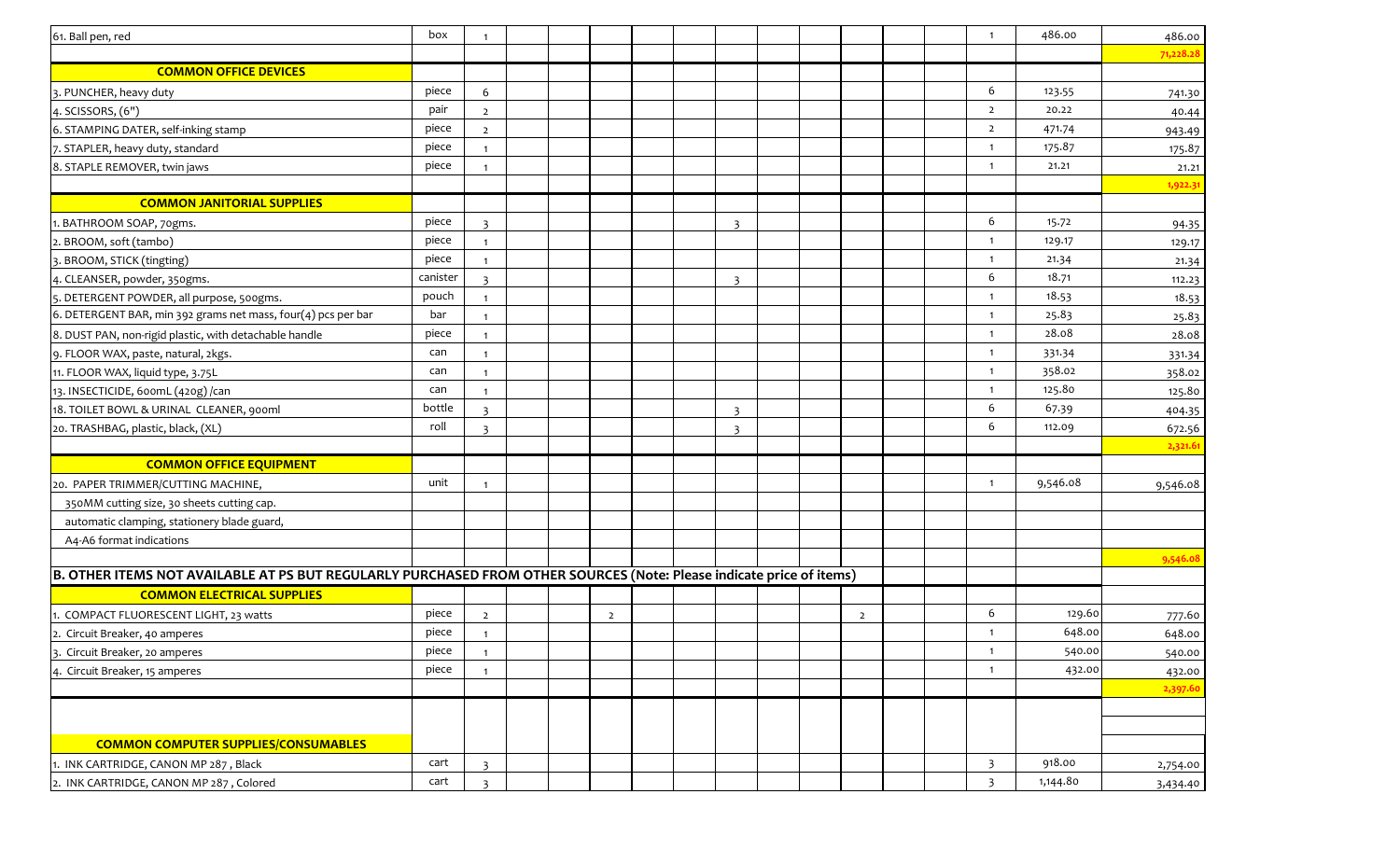| 3. TONER CARTRIGDE TOSHIBA E estudio 163                           | cart   | $\overline{2}$          |  |                |  | $\overline{2}$          |  |                         |  | $\overline{4}$          | 5,994.00   | 23,976.00  |
|--------------------------------------------------------------------|--------|-------------------------|--|----------------|--|-------------------------|--|-------------------------|--|-------------------------|------------|------------|
| 4. RIBBON CARTRIDGE (epson FX-2175)                                | cart   | $\overline{3}$          |  | $\overline{3}$ |  | $\overline{\mathbf{3}}$ |  | $\mathbf{B}$            |  | 12                      | 464.40     | 5,572.80   |
| 5. CANON REFILL INK, colored                                       | bottle | $\overline{\mathbf{3}}$ |  | 3              |  |                         |  | $\overline{\mathbf{3}}$ |  | 9                       | 270.00     | 2,430.00   |
| 6. CANON REFILL INK, black                                         | bottle | $\overline{\mathbf{3}}$ |  |                |  | $\overline{\mathbf{z}}$ |  |                         |  | 6                       | 216.00     | 1,296.00   |
| 7. EPSON REFILL INK, colored                                       | bottle | $\mathbf{R}$            |  | $\overline{3}$ |  | $\overline{\mathbf{3}}$ |  | $\overline{\mathbf{z}}$ |  | 12                      | 432.00     | 5,184.00   |
| 8. EPSON REFILL INK, black                                         | bottle | $\overline{2}$          |  | $\overline{2}$ |  | $\overline{2}$          |  | $\overline{2}$          |  | 8                       | 432.00     | 3,456.00   |
| 9. TYPE WRITTER RIBBON                                             | piece  | 6                       |  |                |  |                         |  |                         |  | 6                       | 32.40      | 194.40     |
| 10. Key Board, USB connection type                                 | piece  | $\overline{4}$          |  |                |  |                         |  |                         |  | 4                       | 313.20     | 1,252.80   |
|                                                                    |        |                         |  |                |  |                         |  |                         |  |                         |            | 49,550.40  |
| <b>Motorcycle Spare parts/Consumables</b>                          |        |                         |  |                |  |                         |  |                         |  |                         |            |            |
| 1. Motorcycle Spare & Consumables                                  | lot    | -1                      |  |                |  |                         |  |                         |  | $\overline{1}$          | 21,600.00  | 21,600.00  |
|                                                                    |        |                         |  |                |  |                         |  |                         |  |                         |            | 21,600.00  |
| <b>Pumping Station maintenance/Consumables</b>                     |        |                         |  |                |  |                         |  |                         |  |                         |            |            |
| 1. Calcium Hypoclorite 45kg/pail                                   | pail   | $\mathbf{q}$            |  | $\mathsf{q}$   |  | $\mathsf{Q}$            |  | $\mathsf{q}$            |  | 36                      | 5,940.00   | 213,840.00 |
| 2. Generator oil                                                   | galon  | $\overline{2}$          |  |                |  | $\overline{2}$          |  |                         |  | 4                       | 1,355.40   | 5,421.60   |
| 3. Flow meter 4"Ø                                                  | piece  | $\mathbf{1}$            |  |                |  |                         |  |                         |  | $\overline{1}$          | 48,600.00  | 48,600.00  |
| 4. Check valve 4"Ø                                                 | piece  | $\overline{1}$          |  |                |  |                         |  |                         |  | $\overline{1}$          | 43,200.00  | 43,200.00  |
| 5. Butterfly valve 4"Ø                                             | piece  | $\mathbf{1}$            |  |                |  | $\mathbf{1}$            |  |                         |  | $\overline{2}$          | 23,760.00  | 47,520.00  |
|                                                                    |        |                         |  |                |  |                         |  |                         |  |                         |            | 358,581.60 |
| <b>Electro Mechanical Equipment</b>                                |        |                         |  |                |  |                         |  |                         |  |                         |            |            |
| 1. Submerssible electric motor 20HP, 230v, 3 phase, 60Hz, 3450 rpm | unit   | $\overline{1}$          |  |                |  |                         |  |                         |  | $\overline{1}$          | 215,751.60 | 215,751.60 |
| w/ complete accessories                                            |        |                         |  |                |  |                         |  |                         |  |                         |            |            |
| 2. Submerssible pump Model # QF 100-5                              | unit   | $\overline{1}$          |  |                |  |                         |  |                         |  | $\mathbf{1}$            | 64,800.00  | 64,800.00  |
| 3 Centrifugal electric motor 20 HP, 230v, 60Hz, 3510 rpm           | unit   | -1                      |  |                |  |                         |  |                         |  | $\overline{1}$          | 140,400.00 | 140,400.00 |
| w/ complete accessories                                            |        |                         |  |                |  |                         |  |                         |  |                         |            |            |
| 4. Centrifugal pump                                                | unit   | $\overline{1}$          |  |                |  |                         |  |                         |  | $\overline{1}$          | 34,560.00  | 34,560.00  |
| 5. Hypo Chlorinator                                                | unit   | $\overline{1}$          |  |                |  |                         |  |                         |  | $\overline{\mathbf{1}}$ | 42,431.04  | 42,431.04  |
| 6. Control pannel                                                  | unit   | $\mathbf{1}$            |  |                |  |                         |  |                         |  | $\overline{1}$          | 64,800.00  | 64,800.00  |
|                                                                    |        |                         |  |                |  |                         |  |                         |  |                         |            | 562,742.64 |
| <b>Plumbing Tools &amp; Office equipment</b>                       |        |                         |  |                |  |                         |  |                         |  |                         |            |            |
| 1. Pipe wrench 14"                                                 | piece  | $\overline{2}$          |  |                |  |                         |  |                         |  | $\overline{2}$          | 2,700.00   | 5,400.00   |
| 1. Pipe wrench 12"                                                 | piece  | $\overline{2}$          |  |                |  |                         |  |                         |  | $\overline{2}$          | 2,484.00   | 4,968.00   |
| 2. Adjustable wrench 12"                                           | piece  | $\overline{2}$          |  |                |  |                         |  |                         |  | $\overline{2}$          | 1,620.00   | 3,240.00   |
| 2. Adjustable wrench 10"                                           | piece  | $\overline{2}$          |  |                |  |                         |  |                         |  | $\overline{2}$          | 1,404.00   | 2,808.00   |
| 3. Vise grip 10"                                                   | piece  | $\overline{2}$          |  |                |  |                         |  |                         |  | $\overline{2}$          | 756.00     | 1,512.00   |
| 4. Hack saw blade                                                  | box    | $\overline{2}$          |  |                |  |                         |  |                         |  | $\overline{2}$          | 1,026.00   | 2,052.00   |
| 5. Electrical flier                                                | piece  | $\overline{2}$          |  |                |  |                         |  |                         |  | $\overline{2}$          | 486.00     | 972.00     |
| 6. Philip screw                                                    | piece  | $\overline{1}$          |  |                |  |                         |  |                         |  | $\mathbf{1}$            | 216.00     | 216.00     |
| 7. Flat screw                                                      | piece  | $\overline{1}$          |  |                |  |                         |  |                         |  | $\overline{1}$          | 216.00     | 216.00     |
|                                                                    |        |                         |  |                |  |                         |  |                         |  |                         |            | 21,384.00  |
| <b>Billing supplies</b>                                            |        |                         |  |                |  |                         |  |                         |  |                         |            |            |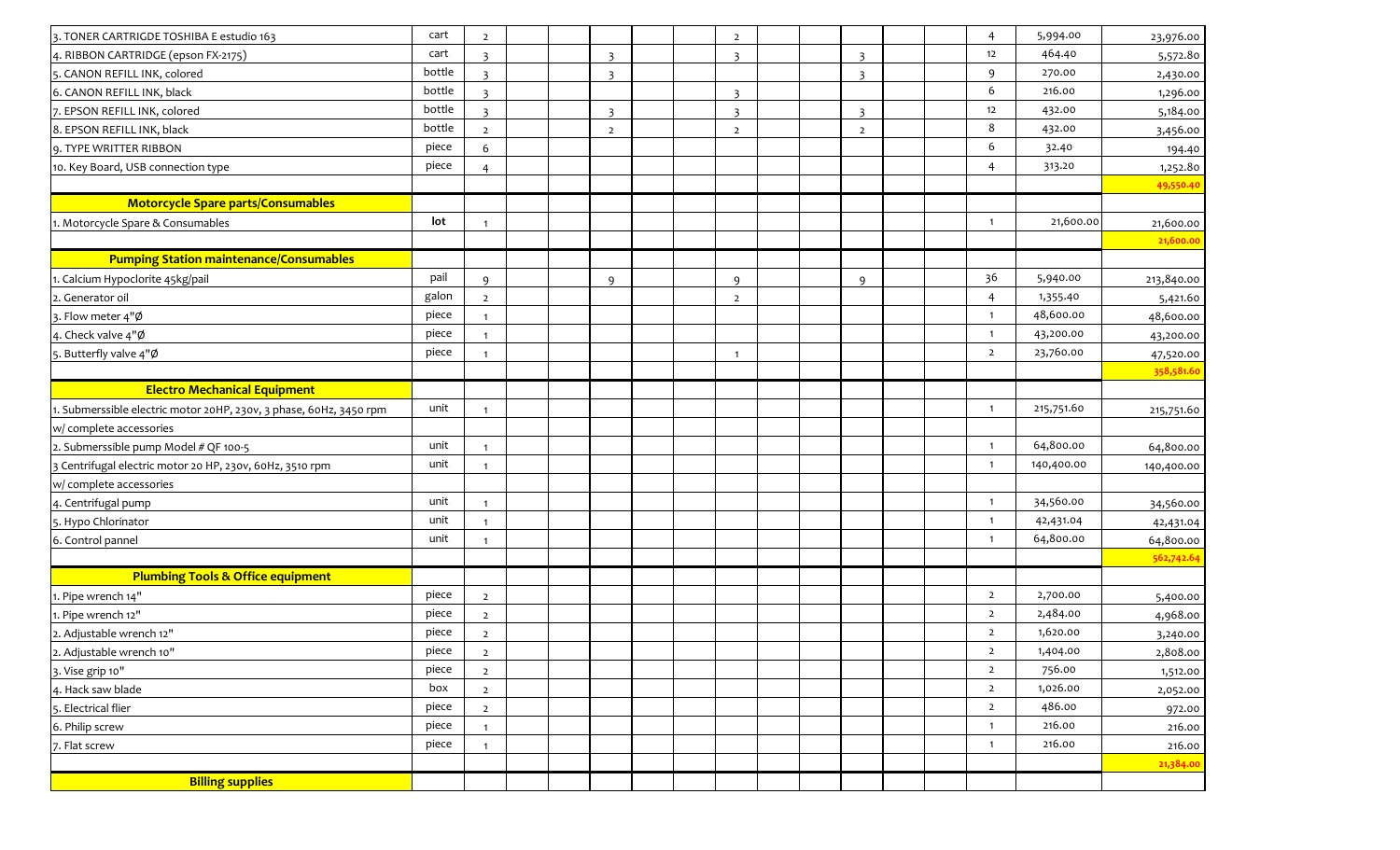| 1. Water bills receipt 0-4,000/box            | box   | 6               |  |  |                |  |  |    | 6               | 3,898.80  | 23,392.80  |
|-----------------------------------------------|-------|-----------------|--|--|----------------|--|--|----|-----------------|-----------|------------|
| 2. Official Receipt                           | stab  | 50              |  |  |                |  |  |    | 50              | 154.44    | 7,722.00   |
|                                               |       |                 |  |  |                |  |  |    |                 |           | 31,114.80  |
| Fittings & HDPE pipe for repair & maintenance |       |                 |  |  |                |  |  |    |                 |           |            |
| 1. CI STC 50mmØ                               | piece | 10              |  |  | 10             |  |  | 10 | 30              | 1,404.00  | 42,120.00  |
| 2. Gate Valve 100mmØ f/f                      | piece | $\overline{4}$  |  |  |                |  |  |    | 4               | 10,380.96 | 41,523.84  |
| 3. Gate Valve 75mmØ f/f                       | piece | $\mathbf{1}$    |  |  |                |  |  |    | $\mathbf{1}$    | 8,640.00  | 8,640.00   |
| 3. Gate Valve 50mmØ f/f                       | piece | 13              |  |  |                |  |  |    | 13              | 6,760.80  | 87,890.40  |
| 4. Ball valve 1/2mmØ                          | piece | 100             |  |  | 100            |  |  |    | 200             | 226.80    | 45,360.00  |
| 5. Ball valve 3/4mmØ                          | piece | 25              |  |  | 25             |  |  |    | 50              | 414.18    | 20,709.00  |
| 6. Brass coupling 1/2mmØ                      | piece | 50              |  |  | 50             |  |  |    | 100             | 140.40    | 14,040.00  |
| 7. Brass coupling 3/4mmØ                      | piece | 100             |  |  | 100            |  |  |    | 200             | 189.00    | 37,800.00  |
| 8. G.I elbow 1/2mmØx90° sch.40                | piece | 200             |  |  | 100            |  |  |    | 300             | 39.69     | 11,907.00  |
| 9. G.I elbow 3/4mmØx90° sch.40                | piece | 100             |  |  | 100            |  |  |    | 200             | 53.46     | 10,692.00  |
| 10. GI st. Elbow 1/2mmØx90° sch.40            | piece | 200             |  |  | 200            |  |  |    | 400             | 42.93     | 17,172.00  |
| 11. GI st. Elbow 3/4mmØx90° sch.40            | piece | 200             |  |  | 200            |  |  |    | 400             | 55.62     | 22,248.00  |
| 12. PE elbow 1/2mmØx90°                       | piece | 50              |  |  | 50             |  |  |    | 100             | 106.38    | 10,638.00  |
| 13. PE elbow 3/4mmØx90°                       | piece | 50              |  |  | 50             |  |  |    | 100             | 120.15    | 12,015.00  |
| 14. GI tee 1/2mmØ sch. 40                     | piece | 150             |  |  | 150            |  |  |    | 300             | 48.33     | 14,499.00  |
| 15. GI tee 3/4mmØ sch. 40                     | piece | 250             |  |  | 250            |  |  |    | 500             | 63.45     | 31,725.00  |
| 16. Drain plug 1/2mmØ                         | piece | 25              |  |  | 25             |  |  |    | 50              | 23.76     | 1,188.00   |
| 17. Drain plug 3/4mmØ                         | piece | 25              |  |  | 25             |  |  |    | 50              | 27.00     | 1,350.00   |
| 18. GI coupling 1/2mmØ sch. 40                | piece | 50              |  |  |                |  |  |    | 50              | 22.68     | 1,134.00   |
| 19. GI coupling 3/4mmØ sch. 40                | piece | 50              |  |  |                |  |  |    | 50              | 27.81     | 1,390.50   |
| 20. GI nipple 1/2mmØx 3inch. sch. 40          | piece | 100             |  |  | 100            |  |  |    | 200             | 25.92     | 5,184.00   |
| 21. GI nipple 3/4mmØ 3inch. sch. 40           | piece | 250             |  |  | 250            |  |  |    | 500             | 30.24     | 15,120.00  |
| 22. GI nipple 1/2mmØx12inch sch. 40           | piece | 250             |  |  | 250            |  |  |    | 500             | 96.12     | 48,060.00  |
| 23. GI nipple 3/4mmØx12inch sch. 40           | piece | 150             |  |  | 150            |  |  |    | 300             | 120.96    | 36,288.00  |
| 24. Teflon tape                               | piece | 500             |  |  | 500            |  |  |    | 1000            | 16.20     | 16,200.00  |
| 25. HDPE pipe 1/2mmØ 300m/roll                | rolls | $\overline{2}$  |  |  | $\overline{3}$ |  |  |    | 5               | 7,257.60  | 36,288.00  |
| 26. HDPE pipe 3/4mmØ 250m/roll                | rolls | $\overline{2}$  |  |  | $\overline{3}$ |  |  |    | -5              | 8,100.00  | 40,500.00  |
| 27. PE coupling 1/2mmØ                        | piece | 150             |  |  | 150            |  |  |    | 300             | 162.00    | 48,600.00  |
| 28. PE coupling 3/4mmØ                        | piece | 100             |  |  | 100            |  |  |    | 200             | 194.40    | 38,880.00  |
| 29. Hacksaw blade (100pcs/box)                | box   |                 |  |  |                |  |  |    | 1               | 1,080.00  | 1,080.00   |
|                                               |       |                 |  |  |                |  |  |    |                 |           | 720,241.74 |
|                                               |       |                 |  |  |                |  |  |    |                 |           |            |
| Common office supplies/consumables            |       |                 |  |  |                |  |  |    |                 |           |            |
| 1. Gasul tank                                 | tank  | $\mathbf{1}$    |  |  | $\overline{1}$ |  |  |    | $\overline{2}$  | 1,080.00  | 2,160.00   |
| 2. Plastic chair                              | piece | $6\phantom{.}6$ |  |  | 6              |  |  |    | 12              | 378.00    | 4,536.00   |
| 3. Emergency light                            | piece | 5               |  |  |                |  |  |    | 5               | 216.00    | 1,080.00   |
| 4. RER                                        | pads  | $\overline{5}$  |  |  | 5              |  |  |    | 10 <sub>1</sub> | 73.44     | 734.40     |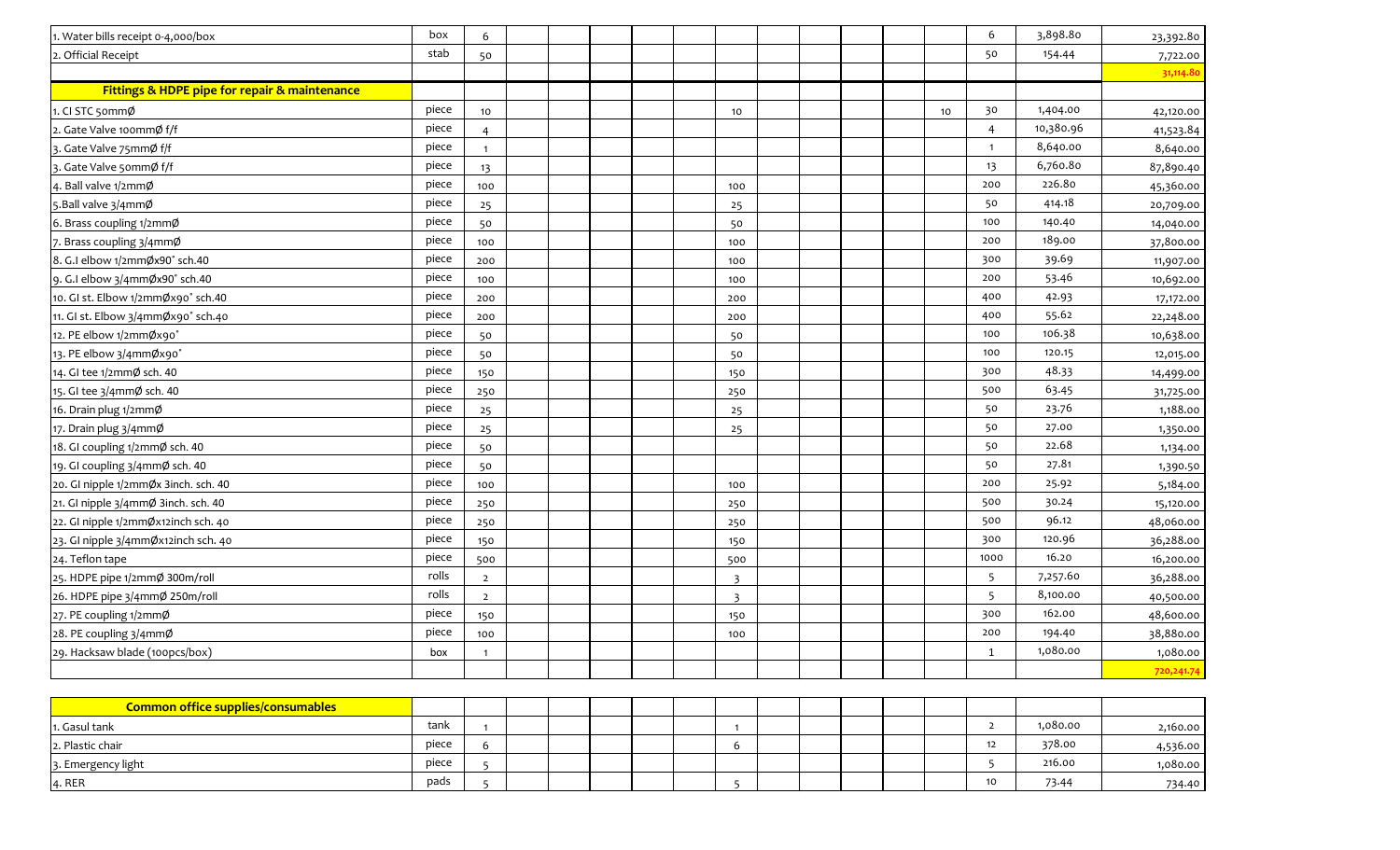| 5. Mosquito killer spray                     | bottle | $\mathbf{1}$    |  | $\overline{1}$ |  | $\mathbf{1}$ |  | $\overline{1}$ |  | 4              | 378.00     | 1,512.00   |
|----------------------------------------------|--------|-----------------|--|----------------|--|--------------|--|----------------|--|----------------|------------|------------|
| 6. Yellow pad                                | pads   | 5               |  |                |  | -5           |  |                |  | 10             | 48.60      | 486.00     |
|                                              |        |                 |  |                |  |              |  |                |  |                |            | 10,508.40  |
| <b>Water Meter</b>                           |        |                 |  |                |  |              |  |                |  |                |            |            |
| 1. Water meter 1/2mmØ                        | piece  | 300             |  |                |  |              |  |                |  | 300            | 1,620.00   | 486,000.00 |
|                                              |        |                 |  |                |  |              |  |                |  |                |            | 486,000.00 |
| <b>Others</b>                                |        |                 |  |                |  |              |  |                |  |                |            |            |
| 1. Air conditioned 0.5hp                     | unit   | $\mathbf{1}$    |  |                |  |              |  |                |  | $\overline{1}$ | 16,200.00  | 16,200.00  |
| 2. Air conditioned 1.5hp                     | unit   | $\mathbf{1}$    |  |                |  |              |  |                |  | $\mathbf{1}$   | 27,000.00  | 27,000.00  |
| 3. Communication radio                       | unit   | $\mathbf{1}$    |  |                |  |              |  |                |  | $\mathbf{1}$   | 32,400.00  | 32,400.00  |
| 4. Conductivity meter                        | unit   |                 |  |                |  |              |  |                |  | $\mathbf{1}$   | 54,000.00  | 54,000.00  |
| 5. GPS                                       | unit   | $\mathbf{1}$    |  |                |  |              |  |                |  | $\overline{1}$ | 32,400.00  | 32,400.00  |
| 6. Rain Coat                                 | pcs    | 13              |  |                |  |              |  |                |  | 13             | 270.00     | 3,510.00   |
| 7. Stand Frame to Elevate the electric motor | lot    | $\mathbf{1}$    |  |                |  |              |  |                |  | $\mathbf{1}$   | 75,600.00  | 75,600.00  |
| 8. Printer LX-300+                           | unit   | $\overline{1}$  |  |                |  |              |  |                |  | $\mathbf{1}$   | 37,800.00  | 37,800.00  |
| 9. Epson FX-2175                             | unit   | $\mathbf{1}$    |  |                |  |              |  |                |  | $\mathbf{1}$   | 43,200.00  | 43,200.00  |
| 10. Computer set                             | set    | $\overline{2}$  |  |                |  |              |  |                |  | $\overline{2}$ | 27,000.00  | 54,000.00  |
| <b>11. CPU</b>                               | unit   | $\mathbf{1}$    |  |                |  |              |  |                |  | $\mathbf{1}$   | 16,200.00  | 16,200.00  |
| 12. Leak Detector                            | set    | $\mathbf{1}$    |  |                |  |              |  |                |  | $\mathbf{1}$   | 500,000.00 | 500,000.00 |
| 13. Biometric                                | set    | $\overline{1}$  |  |                |  |              |  |                |  | $\mathbf{1}$   | 21,600.00  | 21,600.00  |
| 14. Land Transportation                      | lot    | $\overline{1}$  |  |                |  |              |  |                |  | $\overline{1}$ | 935,000.00 | 935,000.00 |
| 15. Land                                     | lot    | $\mathbf{1}$    |  |                |  |              |  |                |  | $\mathbf{1}$   | 600,000.00 | 600,000.00 |
| 16. Alternator                               | set    | $\mathbf{1}$    |  |                |  |              |  |                |  | $\mathbf{1}$   | 270,000.00 | 270,000.00 |
| 17. Steel Cabinet                            | lot    |                 |  |                |  |              |  |                |  | $\mathbf{1}$   | 97,200.00  | 97,200.00  |
| 18. Gen. Set                                 | unit   | $\mathbf{1}$    |  |                |  |              |  |                |  | $\mathbf{1}$   | 64,800.00  | 64,800.00  |
| 19. Intercom                                 | pc     | $\mathbf{1}$    |  |                |  |              |  |                |  | $\mathbf{1}$   | 37,800.00  | 37,800.00  |
| 20. Foam                                     | pcs    | $\overline{2}$  |  |                |  |              |  |                |  | $\overline{2}$ | 3,240.00   | 6,480.00   |
| 21. Pumping Repair & Maintenance             | lot    | $\overline{1}$  |  |                |  |              |  |                |  | $\mathbf{1}$   | 378,000.00 | 378,000.00 |
| 22. Water meter Installation                 | lot    | $\overline{1}$  |  |                |  |              |  |                |  | $\mathbf{1}$   | 54,000.00  | 54,000.00  |
| 23. Building Repair & Maintenance            | lot    | $\overline{1}$  |  |                |  |              |  |                |  | $\mathbf{1}$   | 32,400.00  | 32,400.00  |
| 24. Office Repair & Maintenance              | lot    | $\mathbf 1$     |  |                |  |              |  |                |  | $\mathbf{1}$   | 32,400.00  | 32,400.00  |
| 25. Land transportation maintenance          | lot    | $\overline{1}$  |  |                |  |              |  |                |  | $\overline{1}$ | 32,400.00  | 32,400.00  |
| 26. Other Machinery                          | lot    | $\mathbf{1}$    |  |                |  |              |  |                |  | $\mathbf{1}$   | 194,400.00 | 194,400.00 |
| 27. Water treatment maintenance              | lot    | $\mathbf{1}$    |  |                |  |              |  |                |  | $\mathbf{1}$   | 32,400.00  | 32,400.00  |
| 28. Tools, Shop & Garrage Equipment          | lot    | $\mathbf{1}$    |  |                |  |              |  |                |  | $\mathbf{1}$   | 37,800.00  | 37,800.00  |
| 29. Furniture & Fixture                      | lot    | $\mathbf{1}$    |  |                |  |              |  |                |  | $\mathbf{1}$   | 35,000.00  | 35,000.00  |
| 30. Multicab/ Land Transportation            | lot    | $\mathbf{1}$    |  |                |  |              |  |                |  | $\mathbf{1}$   | 200,000.00 | 200,000.00 |
| 31. Calculator                               | pcs    | 10              |  |                |  |              |  |                |  | 10             | 702.00     | 7,020.00   |
| 32. Vucher Binder                            | pcs    | 12              |  |                |  |              |  |                |  | 12             | 378.00     | 4,536.00   |
| 33. Staple wire #10                          | box    | 50              |  |                |  |              |  |                |  | 50             | 37.80      | 1,890.00   |
| 34. Stapler # 10                             | pcs    | $6\phantom{.}6$ |  |                |  |              |  |                |  | 6              | 162.00     | 972.00     |